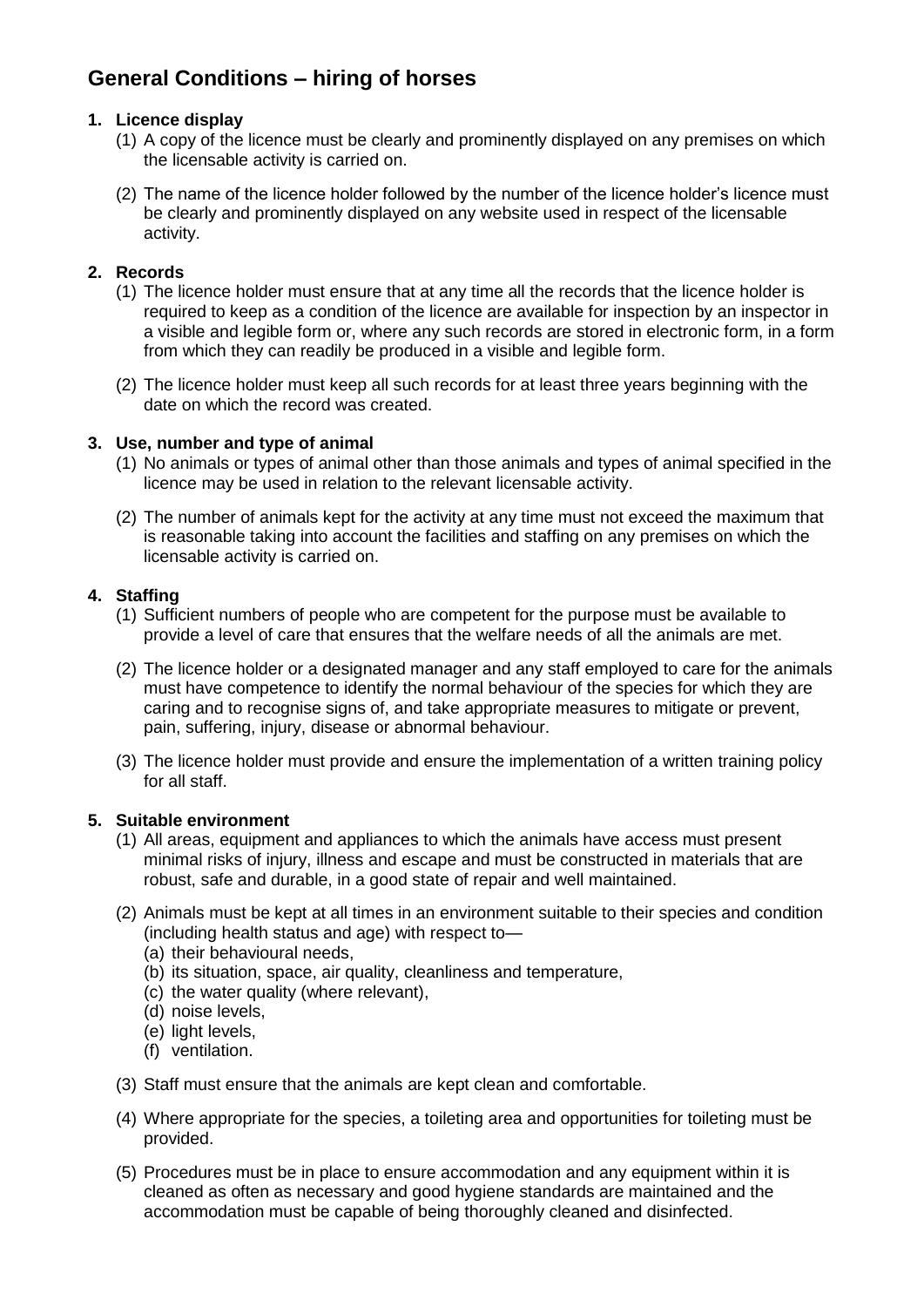- (6) The animals must be transported and handled in a manner (including for example in relation to housing, temperature, ventilation and frequency) that protects them from pain, suffering, injury and disease.
- (7) All the animals must be easily accessible to staff and for inspection and there must be sufficient light for the staff to work effectively and observe the animals.
- (8) All resources must be provided in a way (for example as regards. frequency, location and access points) that minimises competitive behaviour or the dominance of individual animals.
- (9) The animals must not be left unattended in any situation or for any period likely to cause them distress.

#### **6. Suitable diet**

- (1) The animals must be provided with a suitable diet in terms of quality, quantity and frequency and any new feeds must be introduced gradually to allow the animals to adjust to them.
- (2) Feed and (where appropriate) water intake must be monitored, and any problems recorded and addressed.
- (3) Feed and drinking water provided to the animals must be unspoilt and free from contamination.
- (4) Feed and drinking receptacles must be capable of being cleaned and disinfected, or disposable.
- (5) Constant access to fresh, clean drinking water must be provided in a suitable receptacle for the species that requires it.
- (6) Where feed is prepared on the premises on which the licensable activity is carried on, there must be hygienic facilities for its preparation, including a working surface, hot and cold running water and storage.

#### **7. Monitoring of behaviour and training of animals**

- (1) Active and effective environmental enrichment must be provided to the animals in inside and any outside environments.
- (2) For species whose welfare depends partly on exercise, opportunities to exercise which benefit the animals' physical and mental health must be provided, unless advice from a veterinarian suggests otherwise.
- (3) The animals' behaviour and any changes of behaviour must be monitored and advice must be sought, as appropriate and without delay, from a veterinarian or, in the case of fish, any person competent to give such advice if adverse or abnormal behaviour is detected.
- (4) Where used, training methods or equipment must not cause pain, suffering or injury.
- (5) All immature animals must be given suitable and adequate opportunities to—
	- (a) learn how to interact with people, their own species and other animals where such interaction benefits their welfare, and
	- (b) become habituated to noises, objects and activities in their environment.

#### **8. Animal handling and interactions**

- (1) All people responsible for the care of the animals must be competent in the appropriate handling of each animal to protect it from pain, suffering, injury or disease.
- (2) The animals must be kept separately or in suitable compatible social groups appropriate to the species and individual animals and no animals from a social species may be isolated or separated from others of their species for any longer than is necessary.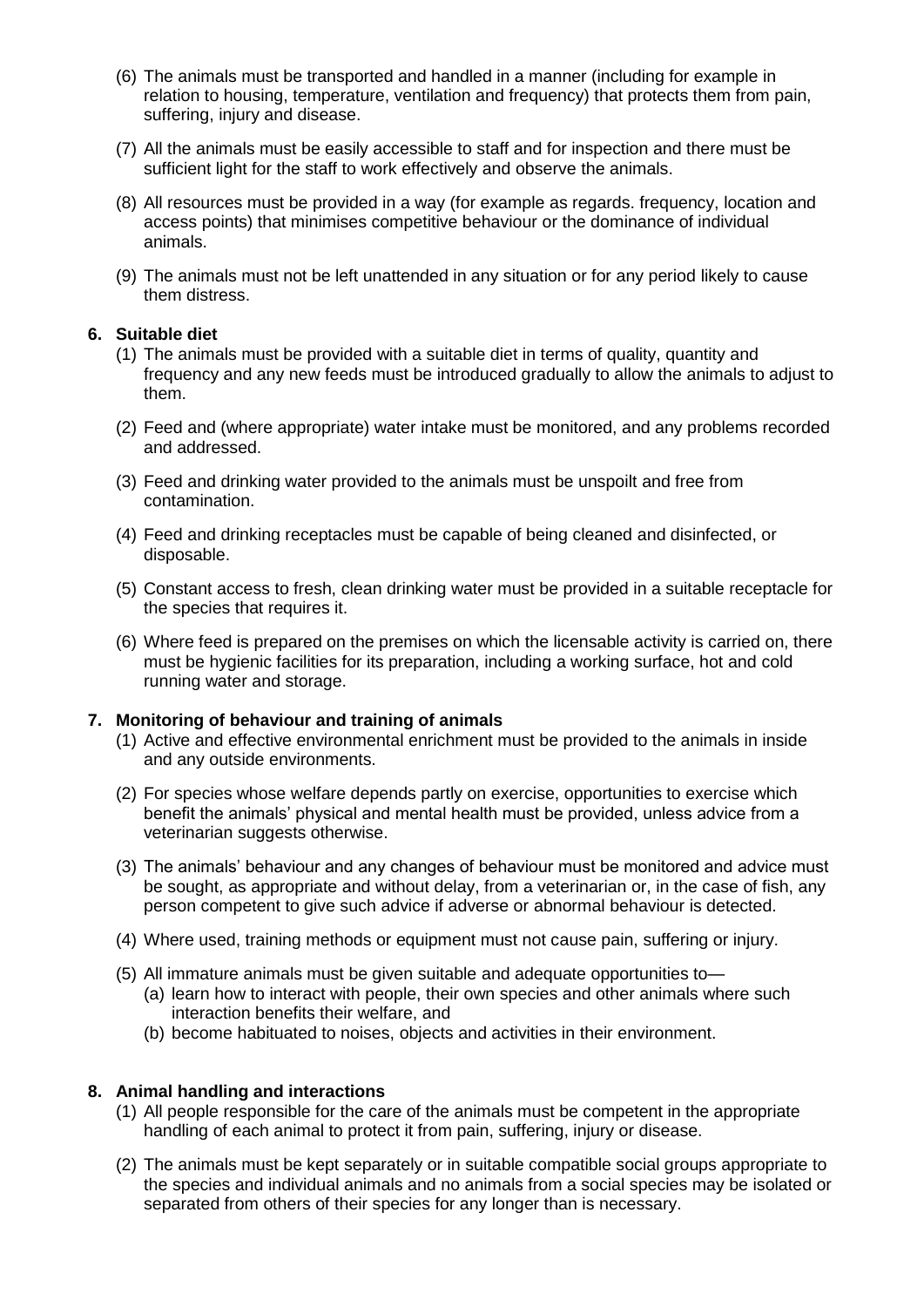(3) The animals must have at least daily opportunities to interact with people where such interaction benefits their welfare.

### **9. Protection from pain, suffering, injury and disease**

(1) Written procedures must—

- (a) be in place and implemented covering—
	- (i) feeding regimes,
	- (ii) cleaning regimes,
	- (iii) transportation,
	- (iv) the prevention of, and control of the spread of, disease,
	- (v) monitoring and ensuring the health and welfare of all the animals,
	- (vi) the death or escape of an animal (including the storage of carcasses);
- (b) be in place covering the care of the animals following the suspension or revocation of the licence or during and following an emergency.
- (2) All people responsible for the care of the animals must be made fully aware of these procedures.
- (3) Appropriate isolation, in separate self-contained facilities, must be available for the care of sick, injured or potentially infectious animals.
- (4) All reasonable precautions must be taken to prevent and control the spread among the animals and people of infectious diseases, pathogens and parasites.
- (5) All excreta and soiled bedding for disposal must be stored and disposed of in a hygienic manner and in accordance with any relevant legislation.
- (6) Sick or injured animals must receive prompt attention from a veterinarian or, in the case of fish, an appropriately competent person and the advice of that veterinarian or, in the case of fish, that competent person must be followed.
- (7) Where necessary, animals must receive preventative treatment by an appropriately competent person.
- (8) The licence holder must register with a veterinarian with an appropriate level of experience in the health and welfare requirements of any animals specified in the licence and the contact details of that veterinarian must be readily available to all staff on the premises on which the licensable activity is carried on.
- (9) Prescribed medicines must be stored safely and securely to safeguard against unauthorised access, at the correct temperature, and used in accordance with the instructions of the veterinarian.
- (10) Medicines other than prescribed medicines must be stored, used and disposed of in accordance with the instructions of the manufacturer or veterinarian.
- (11) Cleaning products must be suitable, safe and effective against pathogens that pose a risk to the animals and must be used, stored and disposed of in accordance with the manufacturer's instructions and used in a way which prevents distress or suffering of the animals.
- (12) No person may euthanase an animal except a veterinarian or a person who has been authorised by a veterinarian as competent for such purpose or—
	- (a) in the case of fish, a person who is competent for such purpose;
	- (b) in the case of horses, a person who is competent, and who holds a licence or certificate, for such purpose.
- (13) All animals must be checked at least once daily and more regularly as necessary to check for any signs of pain, suffering, injury, disease or abnormal behaviour and vulnerable animals must be checked more frequently.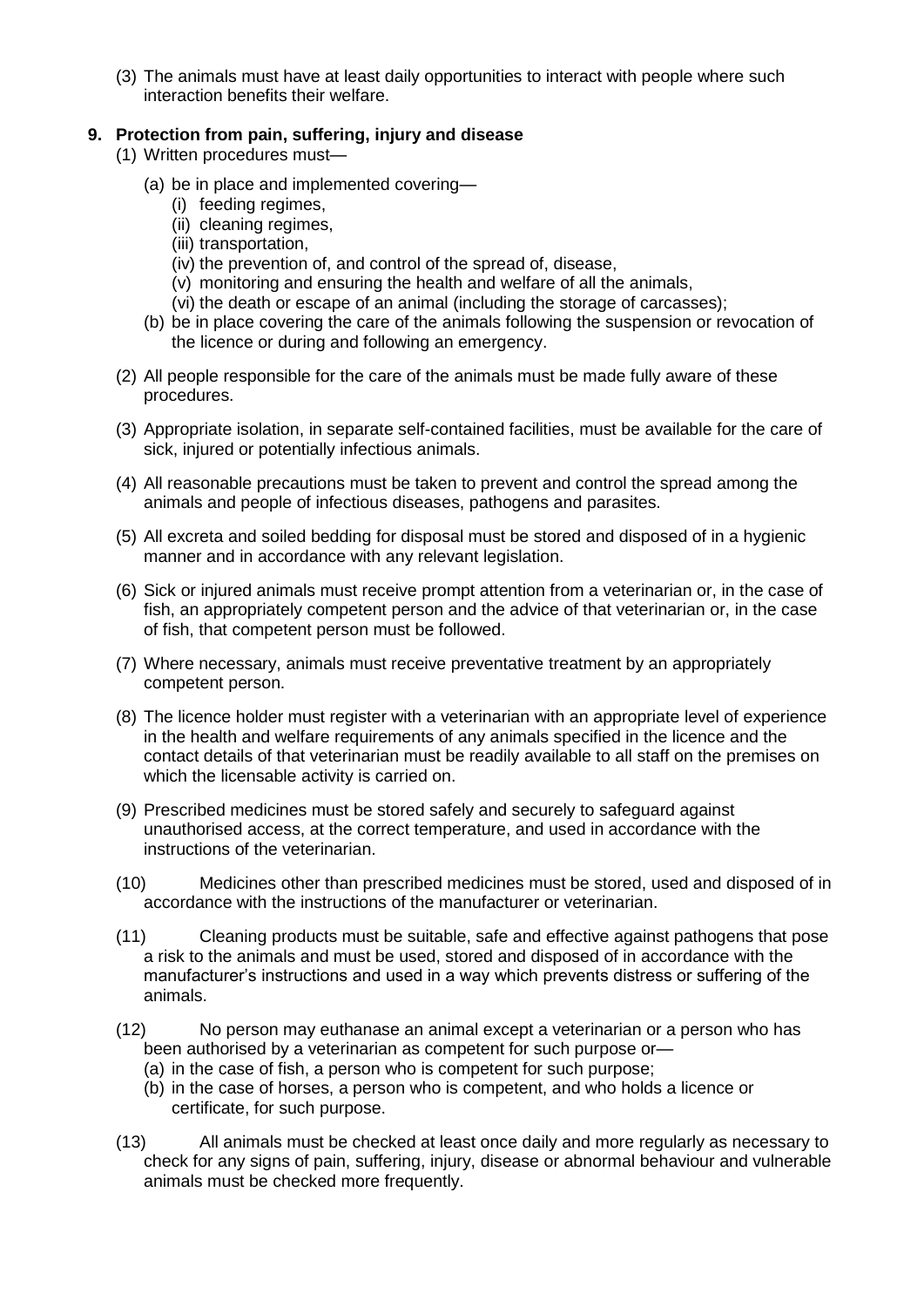(14) Any signs of pain, suffering, injury, disease or abnormal behaviour must be recorded and the advice and further advice (if necessary) of a veterinarian (or in the case of fish, of an appropriately competent person) must be sought and followed.

#### **10. Emergencies**

- (1) A written emergency plan, acceptable to the local authority, must be in place, known and available to all the staff on the premises on which the licensable activity is carried on, and followed where necessary to ensure appropriate steps are taken to protect all the people and animals on the premises in case of fire or in case of breakdowns of essential heating, ventilation and aeration or filtration systems or other emergencies.
- (2) The plan must include details of the emergency measures to be taken for the extrication of the animals should the premises become uninhabitable and an emergency telephone list that includes the fire service and police.
- (3) External doors and gates must be lockable.
- (4) A designated key holder with access to all animal areas must at all times be within reasonable travel distance of the premises and available to attend in an emergency.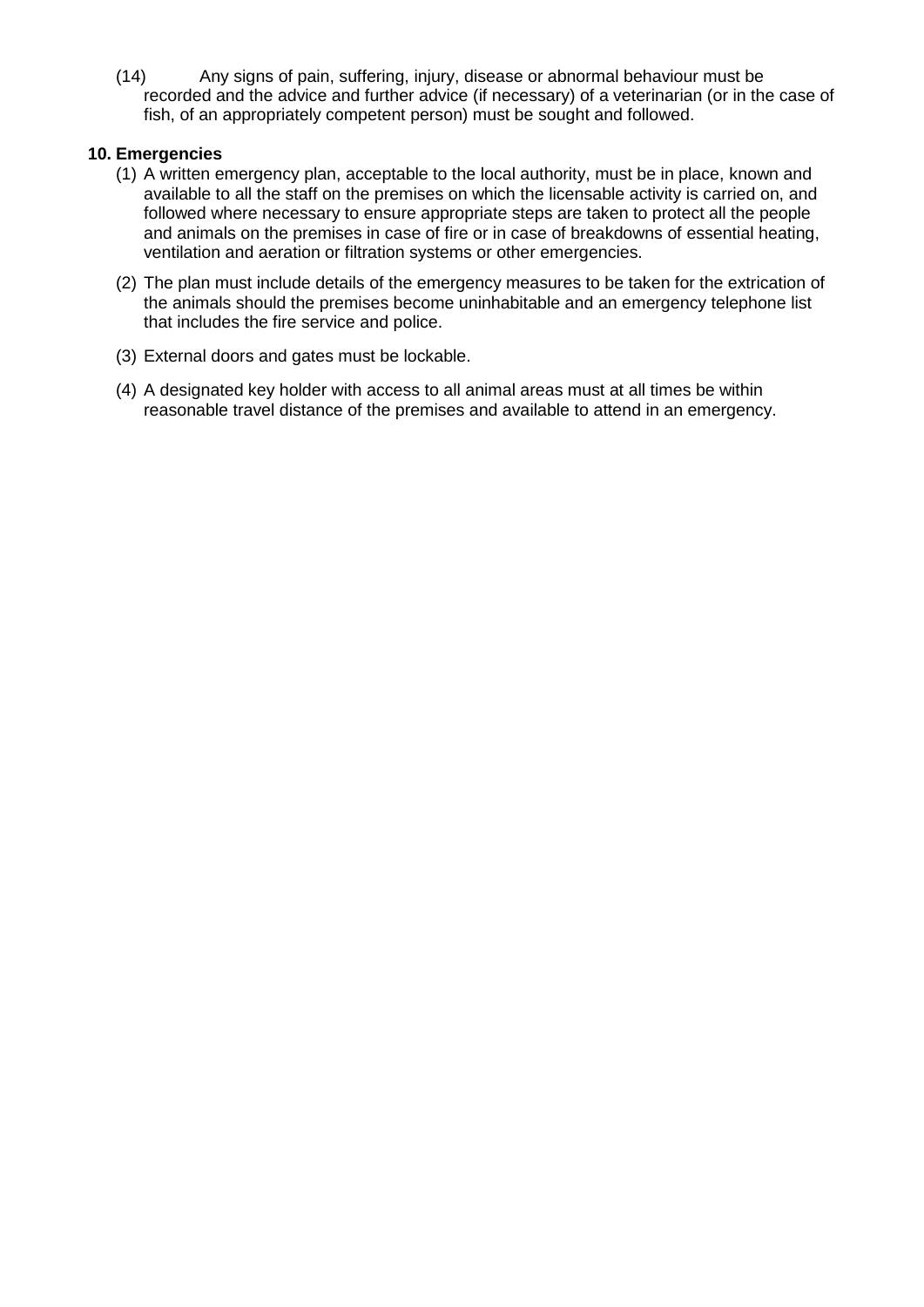# **Specific conditions – hiring out horses**

The following conditions shall apply to any licence which authorises the hiring of horses for riding or instruction in riding.

## **1. Interpretation**

In this Schedule, "client" means a person for whose use a horse is hired out.

## **2. Eligibility**

- (1) The licence holder must—
	- (a) hold an appropriate formal qualification, or have sufficient demonstrable experience and competence, in the management of horses, and
	- (b) hold a valid certificate of public liability insurance which—
		- (i) insures the licence holder against liability for any injury sustained by, and the death of, any client, and
		- (ii) insures any client against liability for any injury sustained by, and the death of, any other person,

caused by or arising out of the hire of the horse.

(2) The certificate mentioned in sub-paragraph (1)(b) must be clearly and prominently displayed on the premises.

## **3. Supervision**

- (1) The activity must not at any time be left in the charge of a person aged under 18 years.
- (2) No horse may be hired out except under the supervision of a person aged 16 years or more unless the licence holder is satisfied that the person hiring the horse is competent to ride without supervision.
- (3) The following must be clearly and prominently displayed on the premises—
	- (a) the full name, postal address (including postcode) and telephone number of the licence holder or other person with management responsibilities in respect of the activity;
	- (b) instructions as to the action to be taken in the event of a fire or other emergency.

## **4. Suitable environment**

- (1) It must be practicable to bring all the horses on the premises under cover.
- (2) Suitable storage must be provided and used for feed, bedding, stable equipment and saddlery.
- (3) All arena surfaces must be suitable for purpose, well drained, free of standing water and maintained regularly to keep them level.

## **5. Suitable diet**

- (1) At all times when any horses are kept at grass, adequate pasture, shelter and clean water must be available for them.
- (2) Supplementary feed and nutrients must be provided to any horse when appropriate.
- (3) Each horse must be fed a balanced diet of a quantity and at a frequency suitable for its age, health and workload to enable it to maintain an appropriate physical condition.